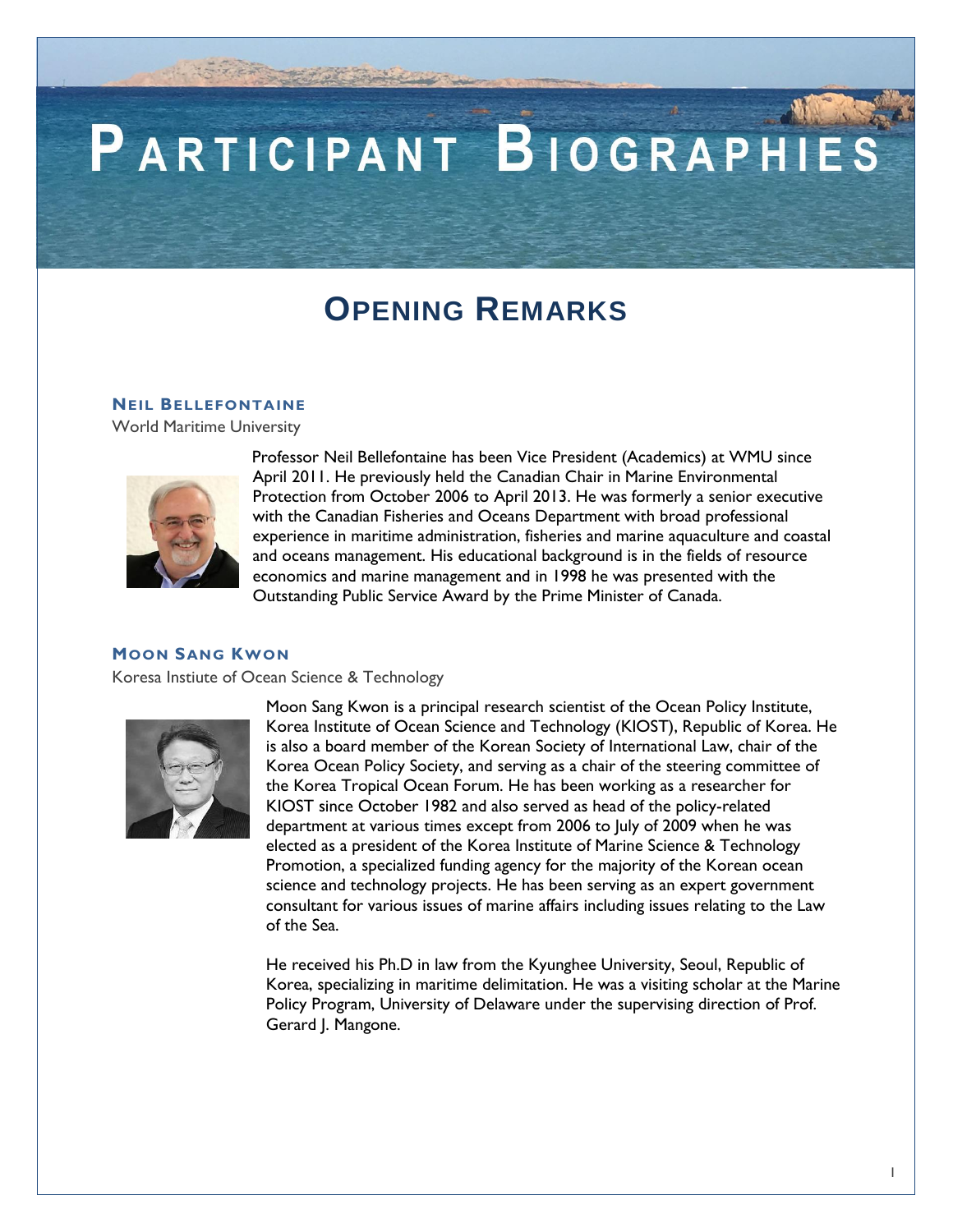#### **JORDAN DIAMOND**

Law of the Sea Institute, University of California at Berkeley



Jordan Diamond is the Co-Director of the Law of the Sea Institute (LOSI) and Executive Director of the Center for Law, Energy & the Environment (CLEE) at the UC Berkeley School of Law. LOSI is an internationally recognized forum that facilitates in-depth, expert research and commentary on critical marine issues. CLEE develops pragmatic policy solutions to environmental and energy challenges in California and beyond. In both capacities, Jordan's work focuses on ensuring laws and policies are based on the best information available, developed through inclusive and transparent processes, and implemented through adaptive and accountable systems.

Previously, Jordan co-directed the Ocean Program at the Environmental Law Institute, where she focused on strengthening Gulf of Mexico coastal restoration, supporting Alaska Natives in Arctic marine governance, and analyzing offshore energy management and enforcement. In 2013, Jordan received the ABA Section of Environment, Energy, and Resources Distinguished Environmental Advocates: The Next Generation award.

#### **DAN BODANSKY**

Sandra Day O'Connor College of Law, Arizona State University



Daniel Bodansky is Foundation Professor at Arizona State University's Sandra Day O'Connor College of Law, specializing in international environmental law generally and climate change law in particular. He previously taught at the University of Georgia law school (2002-2010), where he held the Ernst and Emily Woodruff Chair in International Law, and the University of Washington law school (1989-1999), and served as Climate Change Coordinator at the U.S. State Department (1999-2001). His book, The Art and Craft of International Environmental Law, received the 2011 Sprout Award from the International Studies Association as the best book that year in the field of international environmental studies. His new book, International Climate Change Law, co-authored with Jutta Brunnée and Lavanya Rajamani, was published by Oxford University Press in June 2017. He is a graduate of Harvard (A.B.), Cambridge (M.Phil.) and Yale (J.D.).

#### **BILIANA CICIN-SAIN**

Gerard J. Mangone Center for Marine Policy, University of Delaware



Dr. Biliana Cicin-Sain is Director of the Gerard J. Mangone Center for Marine Policy and Professor of Marine Policy at the University of Delaware's College of Earth, Ocean, and Environment. She is a leader in the field of integrated coastal and ocean governance, both in the United States and around the world, and has forged international collaboration among all sectors of the international oceans community to advance the global oceans agenda. She is the founder and President, Global Oceans Forum, initially mobilized in 2001 to place issues related to oceans, coasts, and island states on the agenda of the 2002 World Summit on Sustainable Development and to agree on a detailed set of global ocean targets and timelines. Professor Cicin-Sain is the author of over 100 publications in marine policy, with an emphasis on cross-cutting issues related to integrated ocean and coastal governance.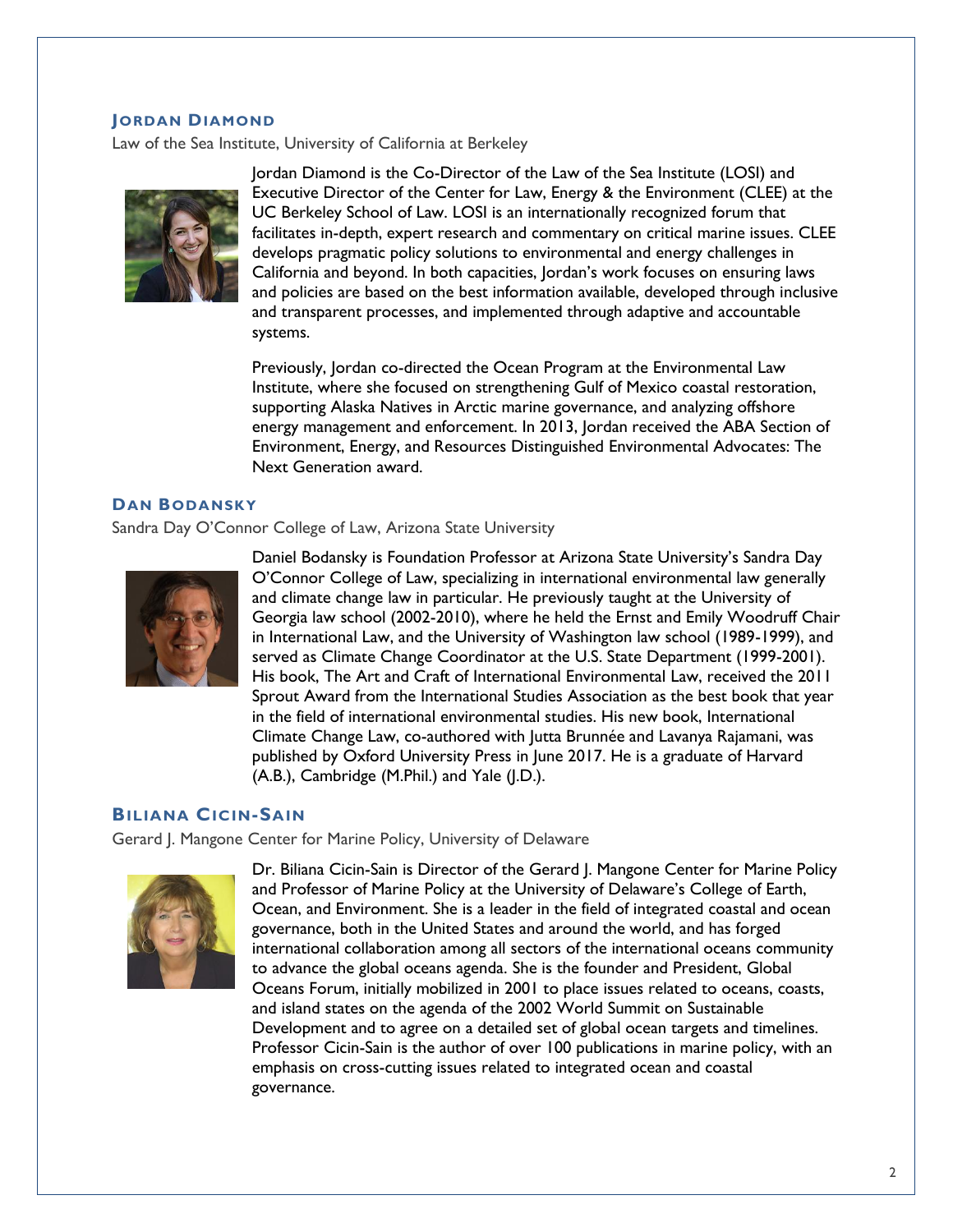# **PANEL ONE OCEAN ACIDIFICATION**

#### **LISA SVENSSON,** *(MODERATOR)*

United Nations Environment Programme



Dr. Lisa Emelia Svensson is the Director for Ocean, at the UN Environment, heading up the marine and costal ecosystem work program in the UN. She has been in the diplomatic service since 2002, posted in New York, Washington D.C. and Brussels. Before taking up her assignment in UN, she was Sweden's Ambassador for Ocean, where she has advised the Government of Sweden on international ocean affairs issues. Earlier appointments include Ambassador for Corporate Social Responsibility, Trade Negotiator in the European Commission, DG Trade, where she was the lead negotiator for the sustainable development chapters in the EU Free Trade Agreements. She has also been a Diplomat-in-Residence at the Johns Hopkins University, (SAIS), where she conducted research on climate change. She holds a PhD in political economy. Lisa Svensson is a diplomat by training and has been in the diplomatic service since 2002, posted in New York, Washington D.C. and Brussels. As the Swedish Government's Ambassador for Oceans, Seas and Fresh Water, Dr Svensson is advising the Minister for the Environment on a broad spectrum of marine and ocean affairs.

Dr Svensson holds a PhD in Political Economy, Innovation Policies and Practice. She has been a Diplomat-in-Residence at the Johns Hopkins University, and has received fellowships from Sweden-American Foundation, the Royal Swedish Academy of Engineering Sciences and the Dr Marcus Wallenberg Foundation.

#### **NILUFER ORAL**

Istanbul Bilgi University; UN International Law Commission



Nilufer Oral is a member of the law faculty at the Istanbul Bilgi University. She is a member of the International Law Commission (2017-2021) and a Distinguished Senior Scholar with the Law of the Sea Institute at the University of California Berkeley. She has lectured at the United Nations Regional Courses in International Law and the Rhodes Academy for the Law of the Sea.

Dr. Oral served as Chair of the IUCN Academy on Environmental Law and is a member of the Steering Committee of IUCN World Commission on Environmental Law. Dr. Oral is the Series editor for the International Straits of the World publications (Brill). She has numerous publications on the law of the sea and international law.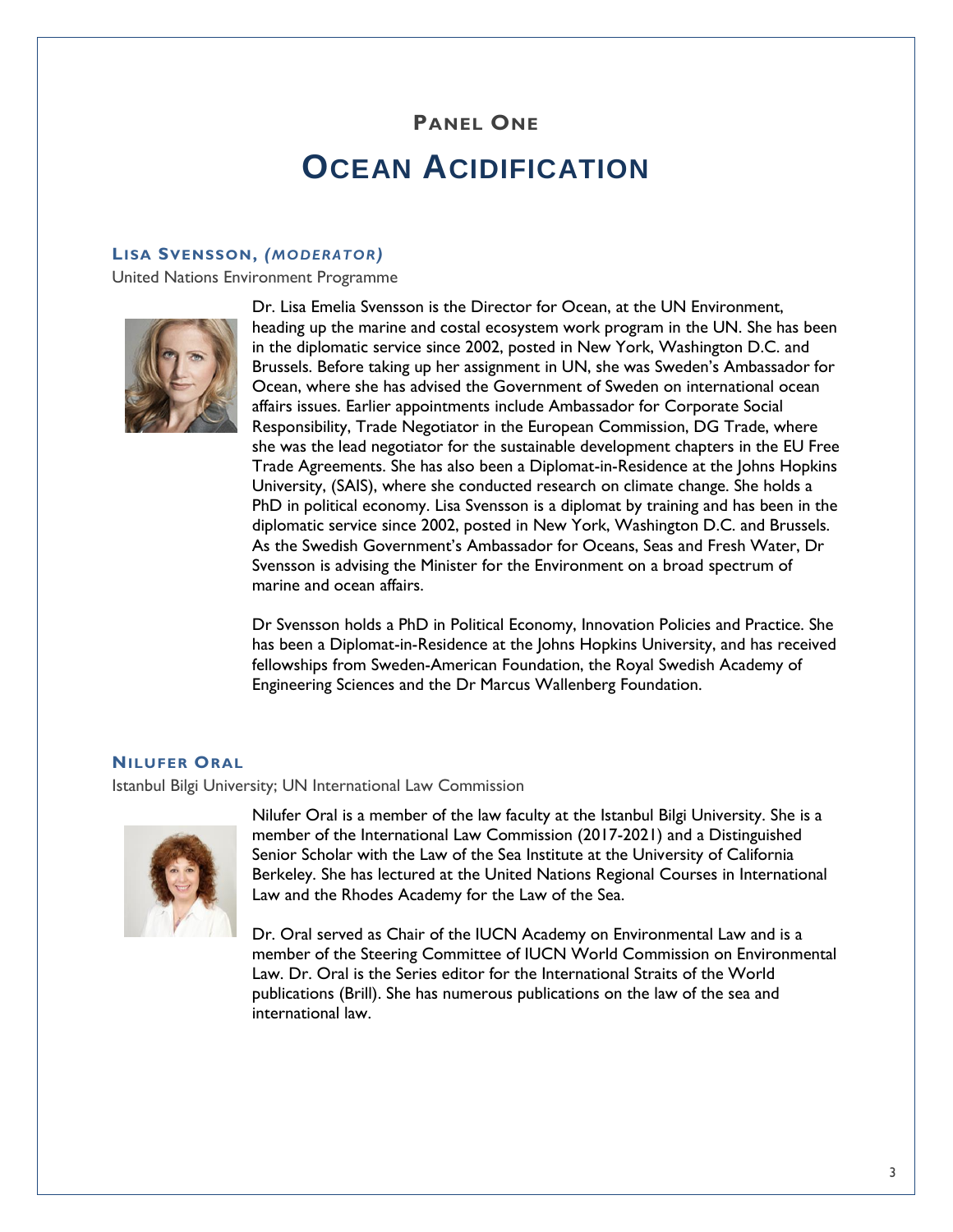#### **RYAN KELLY**

School of Marine and Environmental Affairs, University of Washington



Ryan Kelly is an Assistant Professor in the School of Marine and Environmental Affairs at the University of Washington. His interests span the divide between hard scientific data and policymakers' use of those data. His research joins genetic and ecological research with real-world implementation in law and policy, particularly with respect to environmental monitoring, resource management, endangered species, and ocean acidification. Ryan holds a PhD from Columbia University (Ecology, Evolution, and Environmental Biology), and a JD from UC Berkeley.

### **CHARITY LEE**

Korea Institute of Ocean Science & Technology



Charity Lee is a Principal Research Specialist for the Ocean Policy Institute at KIOST. She earned her Master's degree in Marine Environmental Science from the State University of New York, Stony Brook in 1995. She also received additional MS in secondary education in biology in 1990. After finishing up her education, she moved back to Korea to work at KIOST. She has been working for KIOST for 20 years. Currently, she is a project coordinator for the LOSI-KIOST cooperative project.

#### **AH YOUNG CHO**

Korea Institute of Ocean Science & Technology



Ah Young Cho is currently conducting research on the Law of the Sea and Environmental Law with the Korea Institute of Ocean Science and Technology. She earned a Bachelor's Degree in Earth and Environmental Sciences at Seoul National University and went on to study at the School of Law at Seoul National University, subsequently being admitted to the Korean Bar Association. She is also a Ph.D. candidate in International Environmental Law at Seoul National University. Ms. Cho holds a Certificate of Patent Attorney.

#### **MARY WISZ (***RAPPORTEUR)*

World Maritime University



Mary S. Wisz (Ph.D. 2005 University of Cambridge), Professor, Marine Science. Dr. Wisz' research aims to understand and forecast how marine ecosystems respond to changes in climate and human activities. She uses dynamic spatial modelling tools that integrate information from many branches of the environmental sciences (e.g. oceanographics, biodiversity, ecosystem monitoring, fisheries, genetics), along with socioeconomics, to inform the ecological and economic consequences of management decisions. She has worked from the tropics to the Arctic, addressing invasive species spread, community changes in fish communities, the resilience of tropical coral reefs, and the role of ecological connectivity in supporting ecosystem services. At WMU she collaborates with scientists throughout the world to develop conservation and management tools that support ocean sustainability.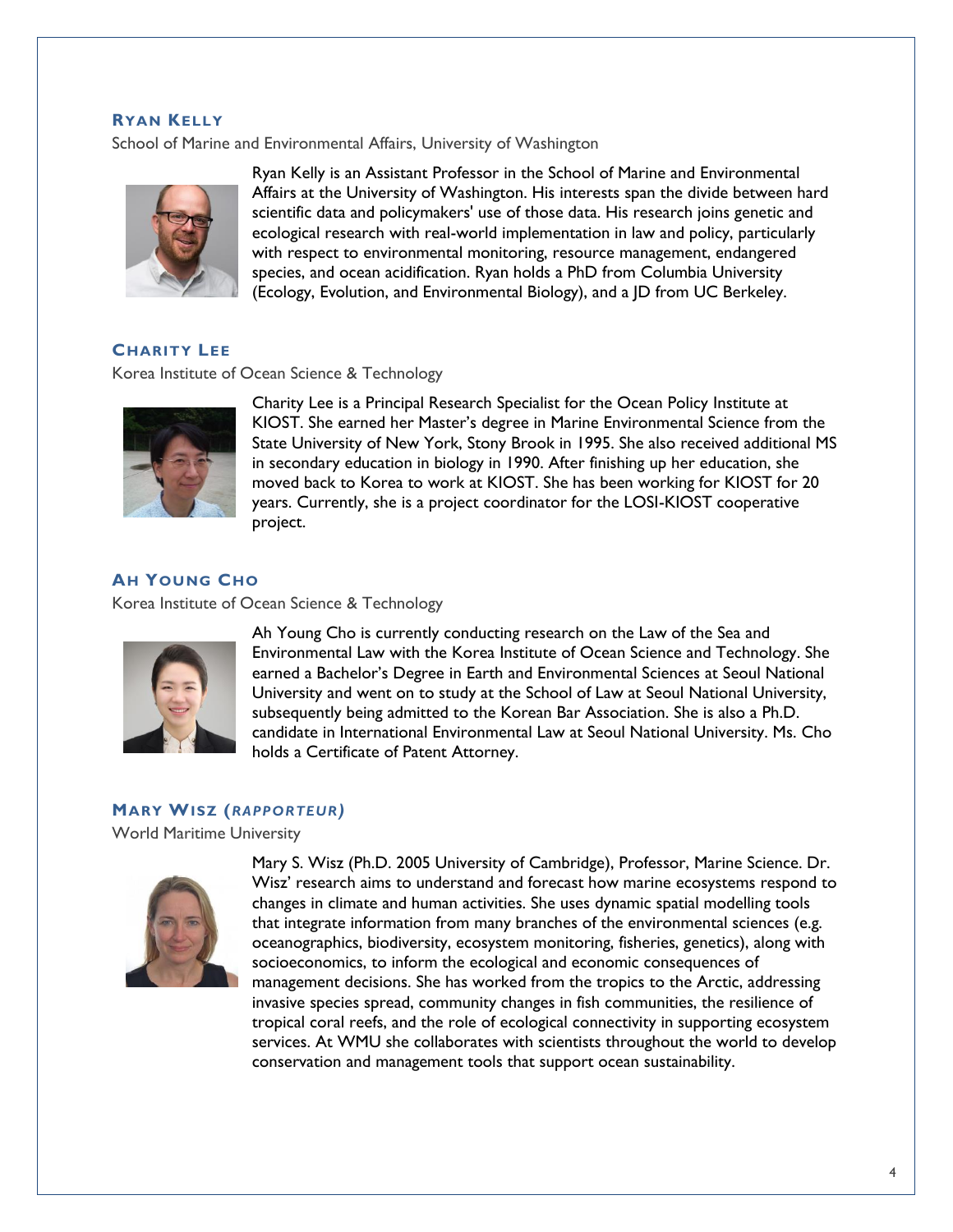### **PANEL TWO**

### **MARINE MITIGATION & CLIMATE ENGINEERING**

#### **GABRIELE GOETTSCHE-WANLI (***MODERATOR)*

Division of Ocean Affairs and the Law of the Sea, UN Office of Legal Affairs



Gabriele Goettsche-Wanli has been working in the field of ocean affairs and the law of the sea for most of her career at the United Nations, and since August 2013 in the capacity of Director of the Division for Ocean Affairs and the Law of the Sea, Office of Legal Affairs. Prior to her current position, she held the position of Chief of the Treaty Section, Office of Legal Affairs, for three years. Before that she had been working in the Division for Ocean Affairs and the Law of the Sea for 23 years, including as Deputy Director. Ms. Goettsche-Wanli is an alumni of the National University of Ireland, Galway, and of Columbia University, New York, from which she graduated with a degree in international law.

#### **SA YOUNG HONG**

Korea Research Institute of Ships & Ocean Engineering



Dr. Sa Young Hong has over 31 years' experience of offshore hydrodynamics research related with offshore structures at Korea Research Institute of Ships and Ocean Engineering (KRISO). He earned his BS, MS & Ph.D. degrees from Seoul National University. He has developed most of pioneering experimental and numerical research works in KRISO Ocean Engineering Basin for design and analysis of floating offshore structures. He has led a national project on Very Large Floating Structures (VLFS) research in Korea during 1999  $\sim$  2007. He has developed state of the art technology of VLFS design and analysis. His research expertise covers multibody hydrodynamics, hydroelasticity and mooring dynamics as well. He has served as a member of Ocean Engineering Committee of International Towing Tank Conference ( ITTC). He also has served as a board of directors of ISOPE and the president of Korean Society of Ocean Engineers.

#### **MARIA GAVOUNELI**

National & Kapodistrian University of Athens



Professor Maria Gavouneli LL.B. (Honours) (Athens); LL.M. (Cantab); Ph.D. (Cantab) (Paul Guggenheim Prize); Assistant Professor of International Law, Faculty of Law, University of Athens; Associate Research Fellow, Institute of Advanced Legal Studies, University of London; visiting professor and lecturer in several universities and research institutions. Member of several academic organisations, including the British Institute of International & Comparative Law (visiting researcher in 2000); the American Society of International Law (co-chair of the Law of the Sea Interest Group – LOSIG, 2012-2015); the European Society of International Law (co-convenor of the Interest Group on the Law of the Sea – LAWSEA, 2014-2016); the Hellenic Society of International Law & International Relations (Secretary-General); the Hellenic Arbitration Association; the ILA Committee on international law and sea-level rise (2013-); having served in the Committee on the legal principles relating to climate change, member and co-author of the 2014 Washington Declaration on the legal principles relating to climate change (2010-2014).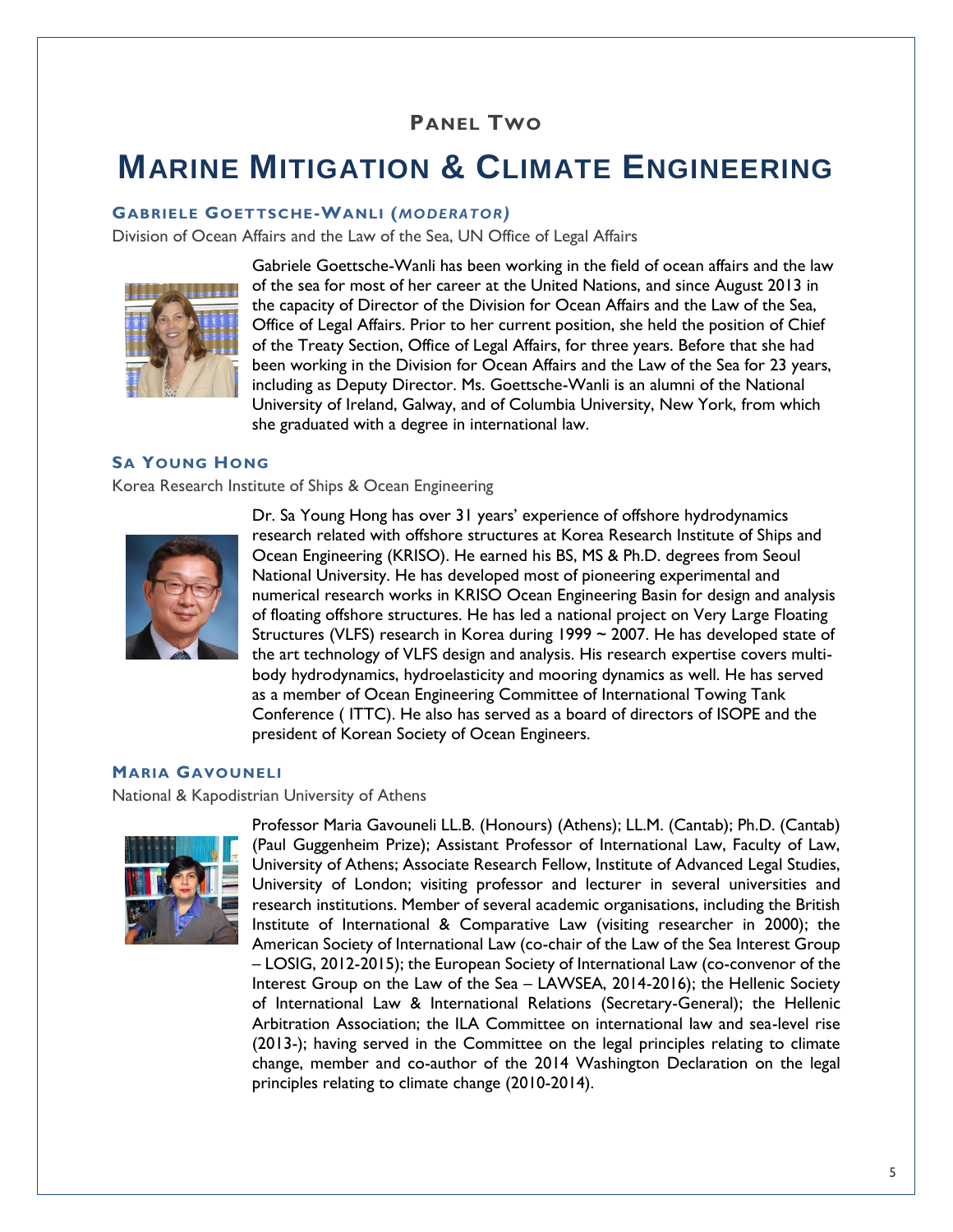#### **SHERRY BRODER**

Jon Van Dyke Institute, University of Hawai'i Law School



Sherry Broder concentrates in complex civil litigation and international arbitration and teaches International and Ocean Law at the University of Hawai'i Law School. She was the first woman President Hawai'i State Bar Association and 2016 President Hawai'i Federal Bar Association. Recent publications: International Governance of Ocean Fertilization and other Marine Geoengineering Activities, Ocean Law And Policy: 20 Years Under Unclos, Scheiber, Esposito, Kraska and Kwon (eds.) (2016); Ocean Iron Fertilization and the Challenges for International Regulatory Action, Regions, Institutions, And Law Of The Sea: Studies In Ocean Governance, Scheiber, Paik (eds.) (2013); Governing Ocean Resources, A Tribute To Judge Choon-Ho Park, Van Dyke, Broder, Lee, Paik (eds.) (2013); Shipping Industry and the Imperative to Reduce Its Air Pollution and Black Carbon Emissions, The Regulation Of International Shipping (2012), Chircop, et al. (eds.). In 2015, she was awarded the Solo and Small Firm Lifetime Achievement Award by the American Bar Association.

#### **RAPHAEL BAUMLER (***RAPPORTEUR)*

World Maritime University



Raphael Baumler holds a Ph.D. in Risk Management and focuses his academic work on the impact of the vessel's socioeconomical environment on safety and environment. Previously, Raphael Baumler spent 20 years in a seafaring career. He ended this occupation as Master on a large container ship.

In addition to his teaching, he is an IMO expert and consultant. He is engaged in numerous IMO activities and missions. He also conducted projects for the IMO on MARPOL Annex VI and Ballast Water Management Convention and shiprecycling. He also works on social issues related to shipping and fishing sectors.

### **KEYNOTE ADDRESS**

#### **JUDGE LIESBETH LIJNZAAD**

International Tribunal for the Law of the Sea (commencing 1 October 2017); Maastrich University; Ministry of Foreign Affairs, The Netherlands



Dr Liesbeth Lijnzaad is the Legal Adviser of the Netherlands Ministry of Foreign Affairs. She has acted as the Agent for the Netherlands in cases before the International Court of Justice, and the International Tribunal for the Law of the Sea. From 2010 - 2015, she was the co-chair of the UNGA's Ad Hoc Open-ended Informal Working Group to study issues relating to the conservation and sustainable use of marine biological diversity beyond areas of national jurisdiction (BBNJ). She is a member of the Permanent Court of Arbitration. Recently she has been elected as judge in the International Tribunal for the Law of the Sea (ITLOS) in Hamburg (from October 2017).

Professor dr E. Lijnzaad is endowed professor Practice of International Law at Maastricht University. She studied law and history, receiving master's degrees in international law and Dutch law, and a PhD in international law from Maastricht University.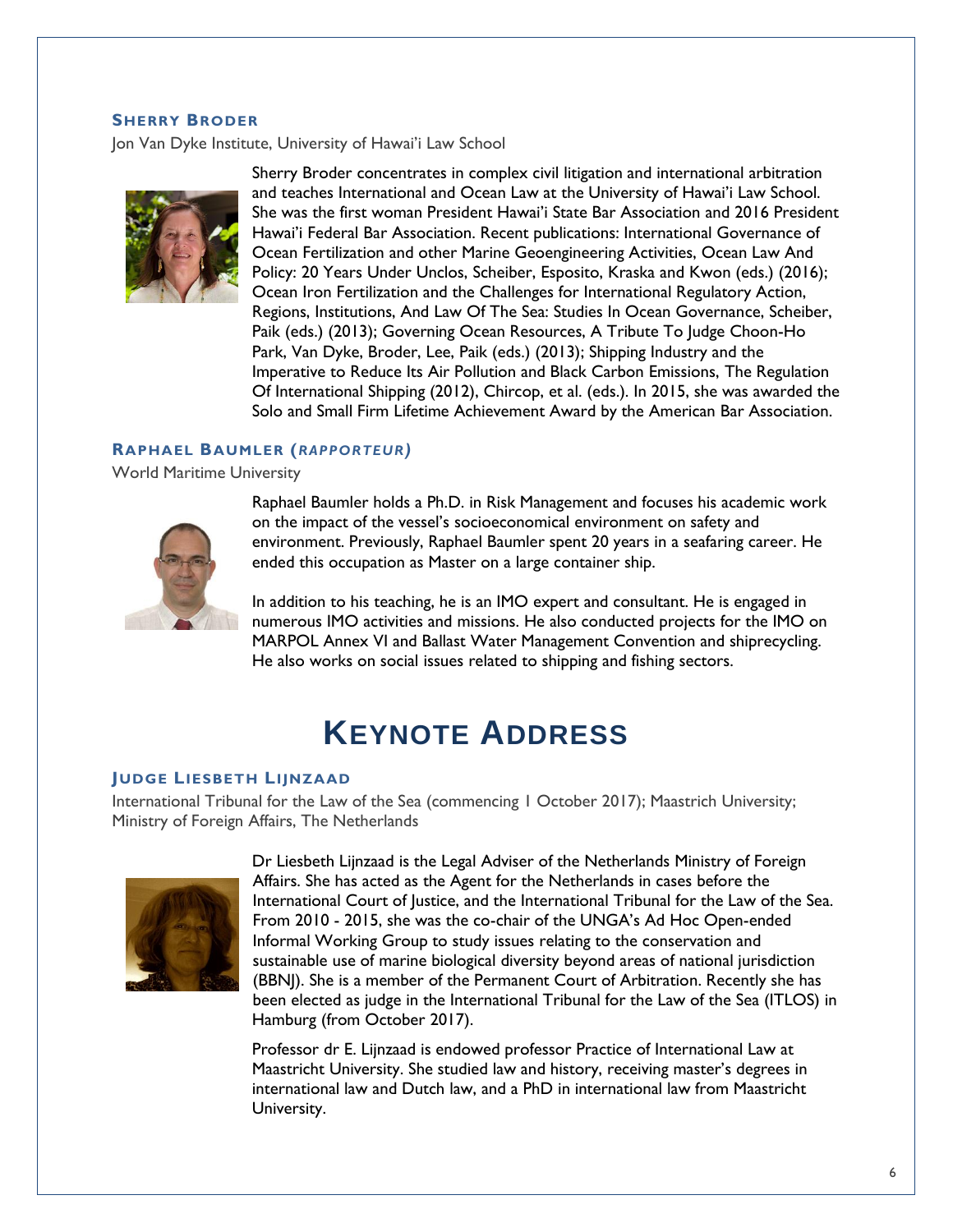### **PANEL THREE**

### **SHIPPING & CLIMATE INITIATIVES**

#### **MARIE JACOBSSON (***MODERATOR)*

Ministry for Foreign Affairs, Sweden



Dr. Marie Jacobsson is the Principal Legal Adviser on International Law and Ambassador at the Swedish Ministry for Foreign Affairs. Her work focusses on international peace and security matters, including law of the sea. She was a Member of the UN International Law Commission (2007-2016) and the Special Rapporteur on the topic Protection of the environment in relation to armed conflicts. She is also Associate Professor of International Law at Lund University, Sweden.

#### **FREDERICK KENNEY**

International Maritime Organization



Frederick J. Kenney currently serves as the Director of Legal and External Affairs at the International Maritime Organization. Prior to coming to IMO, Mr. Kenney served as The Judge Advocate General and Chief Counsel of the United States Coast Guard, attaining the rank of Rear Admiral. He also served on several legal capacity-building missions in developing countries on behalf of the United States. Mr. Kenney previously served as a judge on the Coast Guard Court of Criminal Appeals, and has extensive experience as prosecutor, defense counsel and appellate counsel in criminal cases. He also served as lead agency counsel in cases before the United States Supreme Court, and in the litigation arising from the Macondo 252/Deepwater Horizon oil spill. Mr. Kenney holds a JD from the University of San Francisco School of Law, where he was editor-in-chief of the USF Maritime Law Journal. He also holds a B.A. in Economics from Michigan State University. Mr. Kenney has published several law review articles, has lectured widely, and was an adjunct professor of maritime law at Georgetown University Law Center and the US Defense Institute for International Legal Studies.

#### **KATHARINA STANZEL**

INTERTANKO



Katharina Stanzel was elected Managing Director of INTERTANKO in 2012. The fifth MD in the Association's 45 year history, she is the first to bring an environmental background to the position. After scientific studies in Germany and Australia, she achieved her postgraduate qualifications in coastal management and business administration in the UK. She spent ten years as technical advisor for the International Tanker Owners Pollution Federation (ITOPF) before joining the IOPC Funds, a UN body tasked with administering compensation conventions for oil pollution from tankers.

She is a Member of the American Bureau of Shipping and sits on the Marine and European Advisory Committees for Lloyd's Register and RINA. In 2012, she was honoured to be named WISTA International Personality of the Year by the Women in Shipping Trade Association.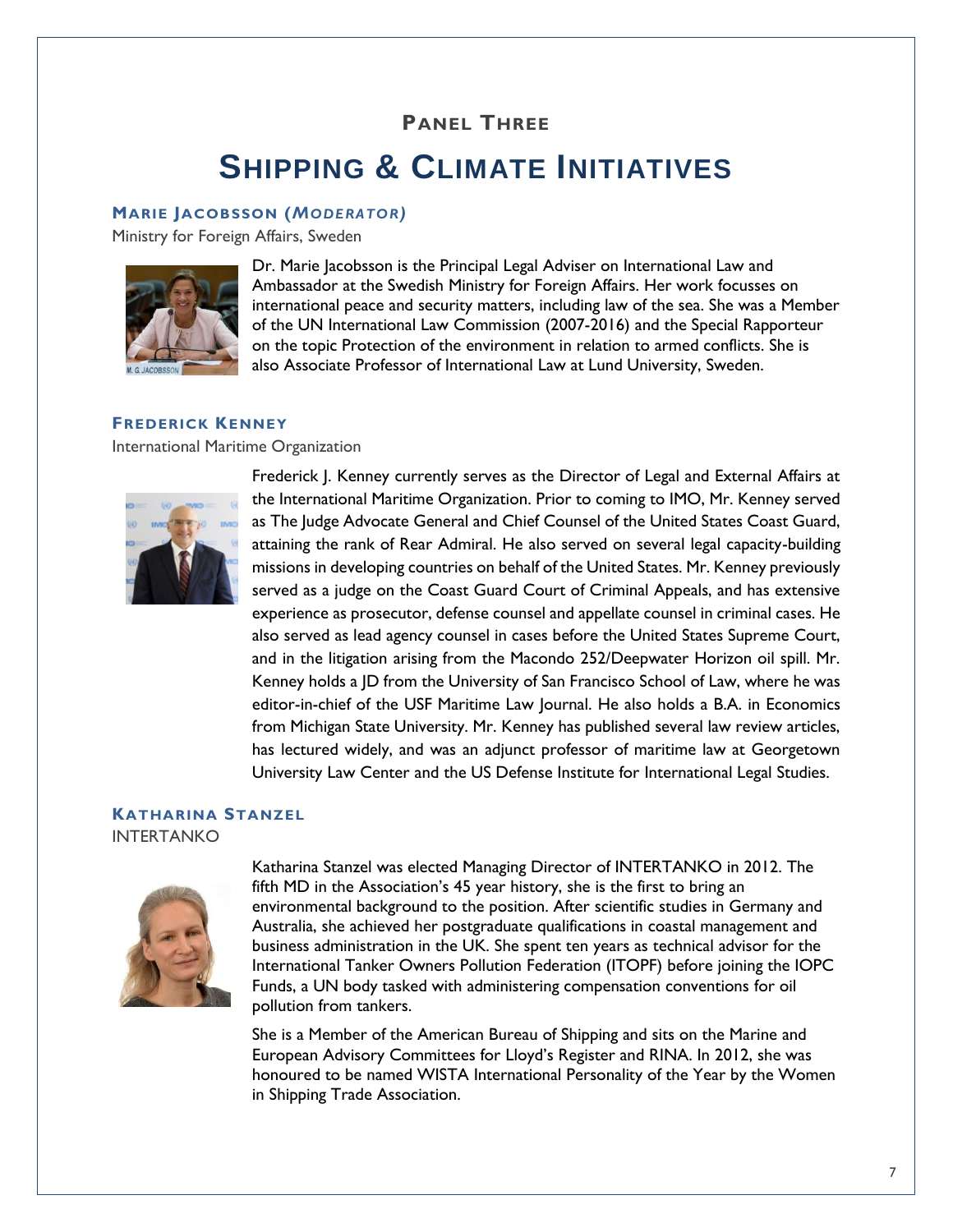#### **MAXIMO Q. MEJIA JR.**

World Maritime University



Maximo Q. Mejia Jr. is Director of the PhD Program and Head of the Maritime Law and Policy Specialization at the World Maritime University (WMU). Before joining WMU, he saw duty on board naval and coast guard vessels as well as shore-based facilities in the Philippines, including command of Port State Control Office Manila. He earned a BSc at the United States Naval Academy (Annapolis, Maryland), an MALD at the Fletcher School of Law and Diplomacy (Medford, Massachusetts), an MSc from WMU, and a PhD at Lund University (Lund, Sweden). He took a sabbatical from WMU to serve as Administrator of the Maritime Industry Authority (Philippines) from 2013 to 2016. As Administrator, Dr. Mejia was chief architect and implementer of a comprehensive reform program of the country's maritime education, training, and certification system as well as other wide-ranging maritime safety improvement efforts.

#### **HENNING JESSEN (***RAPPORTEUR)*

World Maritime University



Between 2008-2012, Henning Jessen was a Professor for Transport Law and Maritime Law at the University of Applied Sciences Bremen, Germany. Between 2012-2016, he was an Associate Professor for Public Maritime Law, with an emphasis on the Law of the Sea, at the University of Hamburg, Germany. Since 2016, Henning Jessen is an Associate Professor for Maritime Law and Policy at the World Maritime University (WMU) in Malmö, Sweden. His main research areas are: Law of the Sea (UNCLOS), International Environmental Law, International Economic Law (WTO Law), Environmental Aspects of Uses of the Sea (esp. relating to "Offshore Oil & Gas"), Carriage of Goods by Sea Law / International Aspects of Transport Law, Comparative Law and EU Law.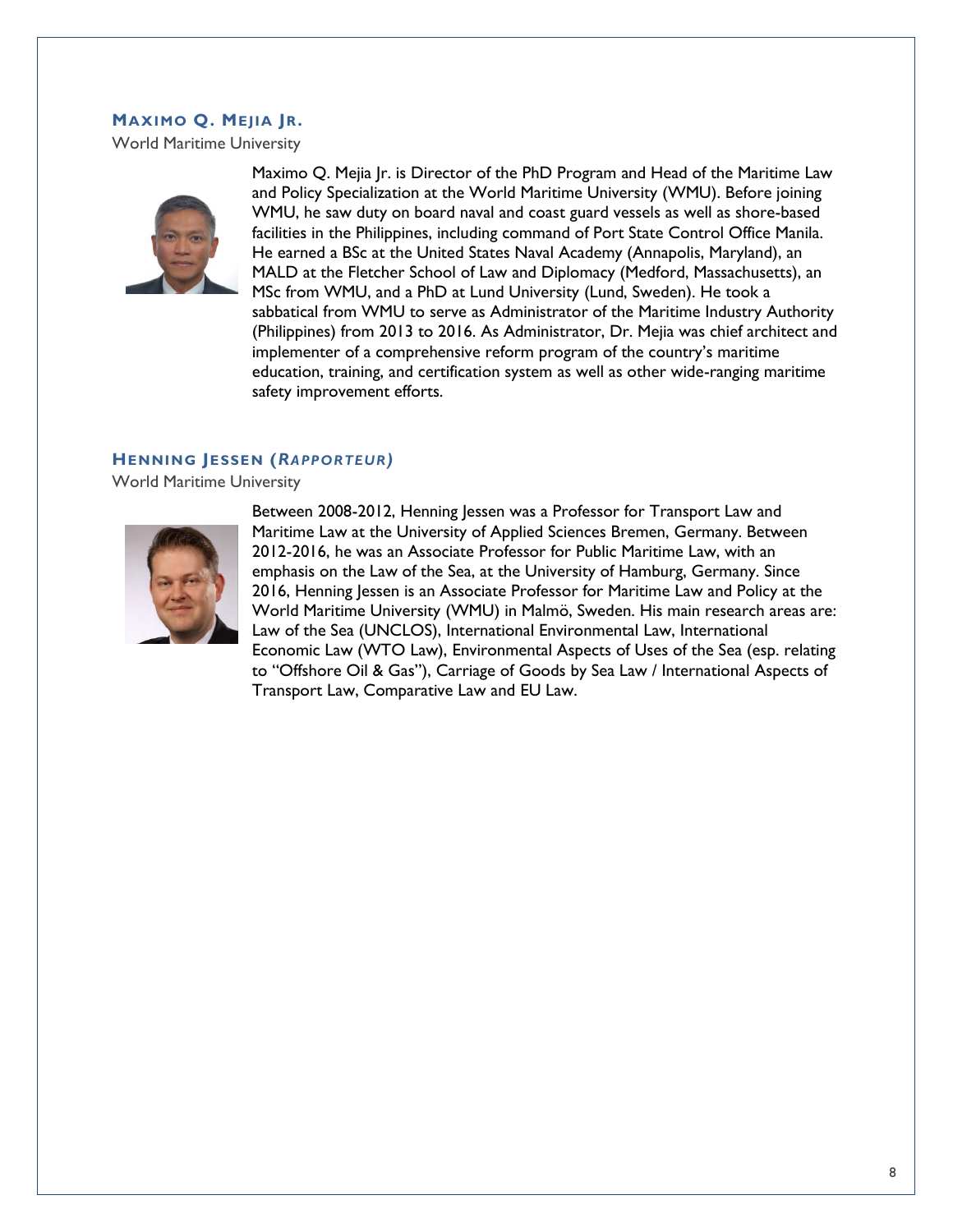### **PANEL FOUR**

# **COASTAL ADAPTATION & HUMAN DISPLACEMENT**

#### **ASH ROACH (MODERATOR)**

Centre for International Law, National University of Singapore



Captain J Ashley Roach, JAGC, U.S. Navy (retired) was attorney adviser in the Office of the Legal Adviser, U.S. Department of State, from 1988 until he retired at the end of January 2009. He was responsible for law of the sea matters. He has taught, advised and published extensively on national maritime claims and other law of the sea issues, including piracy and armed robbery at sea. He has negotiated, and participated in the negotiation of, numerous international agreements involving law of the sea issues. He received his LL.M. (highest honors in public international law and comparative law) from the George Washington University School of Law in 1971 and his J.D. from the University of Pennsylvania Law School in 1963.

#### **AMBASSADOR ARIF HAVAS OEGROSENO**

Coordinating Ministry for Maritime Affairs, Indonesia



Arif Havas Oegroseno is currently Deputy Minister of the Coordinating Ministry of Maritime Affairs of the Republic of Indonesia. He was the President of the 20th Meeting of the 162 State Parties to the UN Convention of the Law of the Sea (SPLOS). He was the Indonesian Ambassador to Belgium, Luxembourg, the European Union and the World Custom Union from September 2010 to January 2015. He also worked with NATO on maritime security issues. A career diplomat and an expert in international law of the sea, he has served in the Indonesian foreign service for over 25 years since 1986. He was born in Semarang, Indonesia in 1963. He is married to Sartika Oegroseno; they are blessed with two children.

#### **CLIVE SCHOFIELD**

Australian National Centre for Ocean Resources and Security, University of Wollongong



Professor Clive Schofield is Director of Research at the Australian Centre for Ocean Resources and Security (ANCORS), University of Wollongong (UOW), Australia. He is also Leader of the Sustaining Coastal and Marine Zones research theme within the UOW Global Challenges Program. He holds a PhD in Geography from the University of Durham, UK and also holds an LLM in international law from the University of British Columbia. His research on the delimitation of international boundaries and geo-technical aspects of the law of the sea has delivered over 250 scholarly publications. Clive serves on the Advisory Board on the Law of the Sea (ABLOS) and is a member of the International Law Association's Committee on International Law and Sea Level Rise. He has also been involved in the peaceful settlement of boundary and territory disputes, through advice to governments engaged in maritime delimitation negotiations and in multiple dispute settlement cases.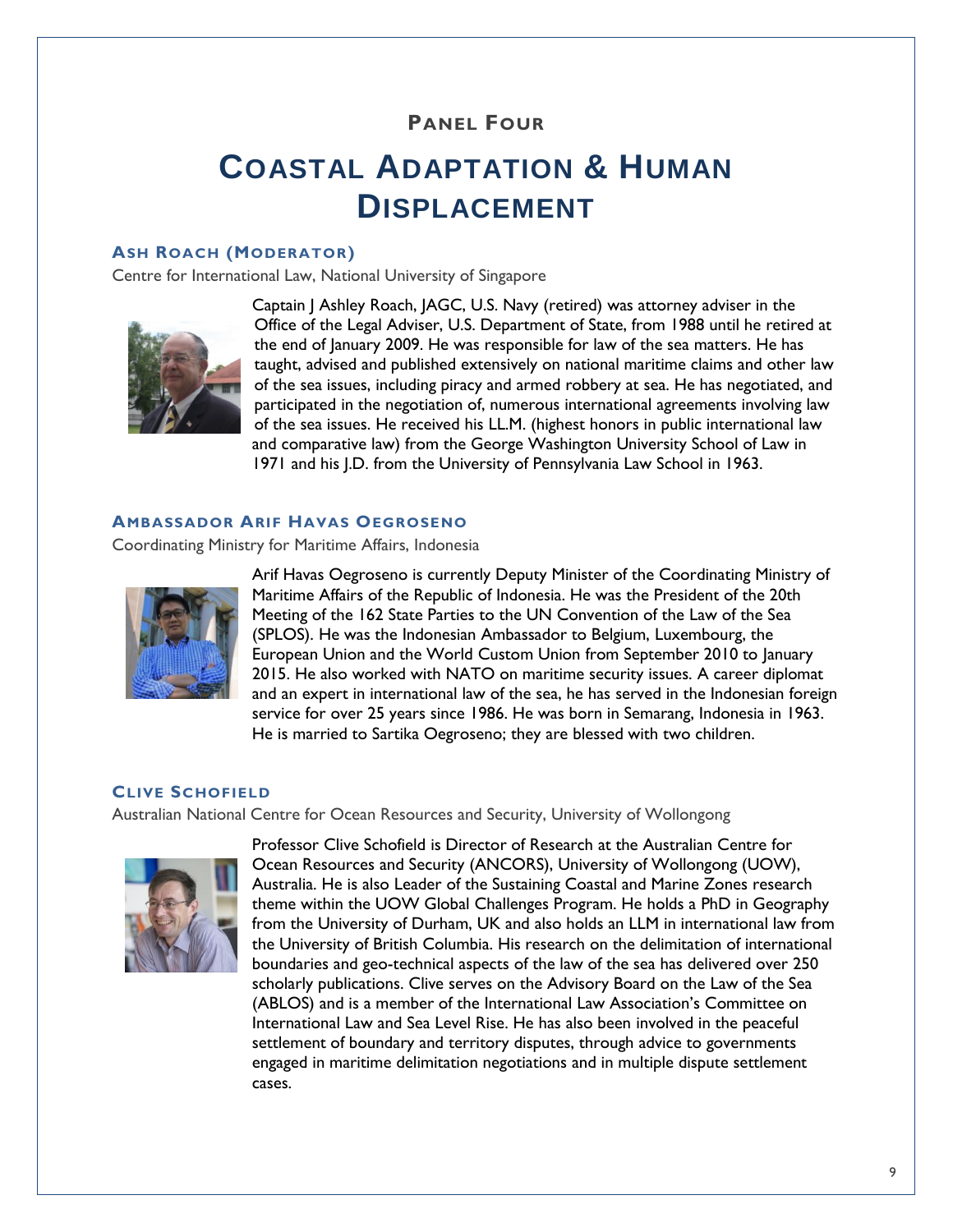#### **ROGER ZETTER**

Refugee Studies Center, Oxford University



Roger Zetter is Emeritus Professor of Refugee Studies at the University of Oxford, retiring as Director of the Refugee Studies Centre in September 2011. In an academic career spanning almost 40 years and with regional expertise in sub-Saharan Africa, Europe and the Middle East, his teaching, research, publications and consultancy have included all stages of the 'refugee and displacement cycle'; his work focuses on the policy and institutional dimensions of the humanitarian regime and the impacts on forcibly displaced people. He has been a consultant to UNHCR, UNDP, UNHABITAT, UNFPA, World Bank, ILO, IOM, the EC, IFRC, Swiss Agency for Development and Co-operation, OXFAM and Brookings-Bern Project, and the governments of UK, NZ, Denmark, Norway and Switzerland; research funders include ESRC, Joseph Rowntree Foundation, Paul Hamlyn Foundation, MacArthur Foundation, MPI.

#### **MARIA CAROLINA ROMERO LARES (***RAPPORTEUR)*

World Maritime University



Dr. Maria Carolina Romero Lares is an Associate Professor at the WMU and has been involved in the maritime sector for over 17 years. She was the first woman to direct the International Office of the Venezuelan Maritime Administration, and the first one promoted to Associate Professor at WMU.

She teaches International Maritime Conventions, Law of the Sea, Law and Policy related to the Marine Environment. She is in charge of the Law of the Sea course.

She has delivered PDCs with special focus on Maritime Boundary Delimitations; and has been invited to lecture at the IFLOS Summer Academy on ocean governance.

She has given conferences in Alexandria, Athens, Barcelona, Bogota, Caracas, Cartagena, Gdynia, Hamburg, New York, and Split in topics like the protection of the marine environment and diversity to the advancement and empowerment of women.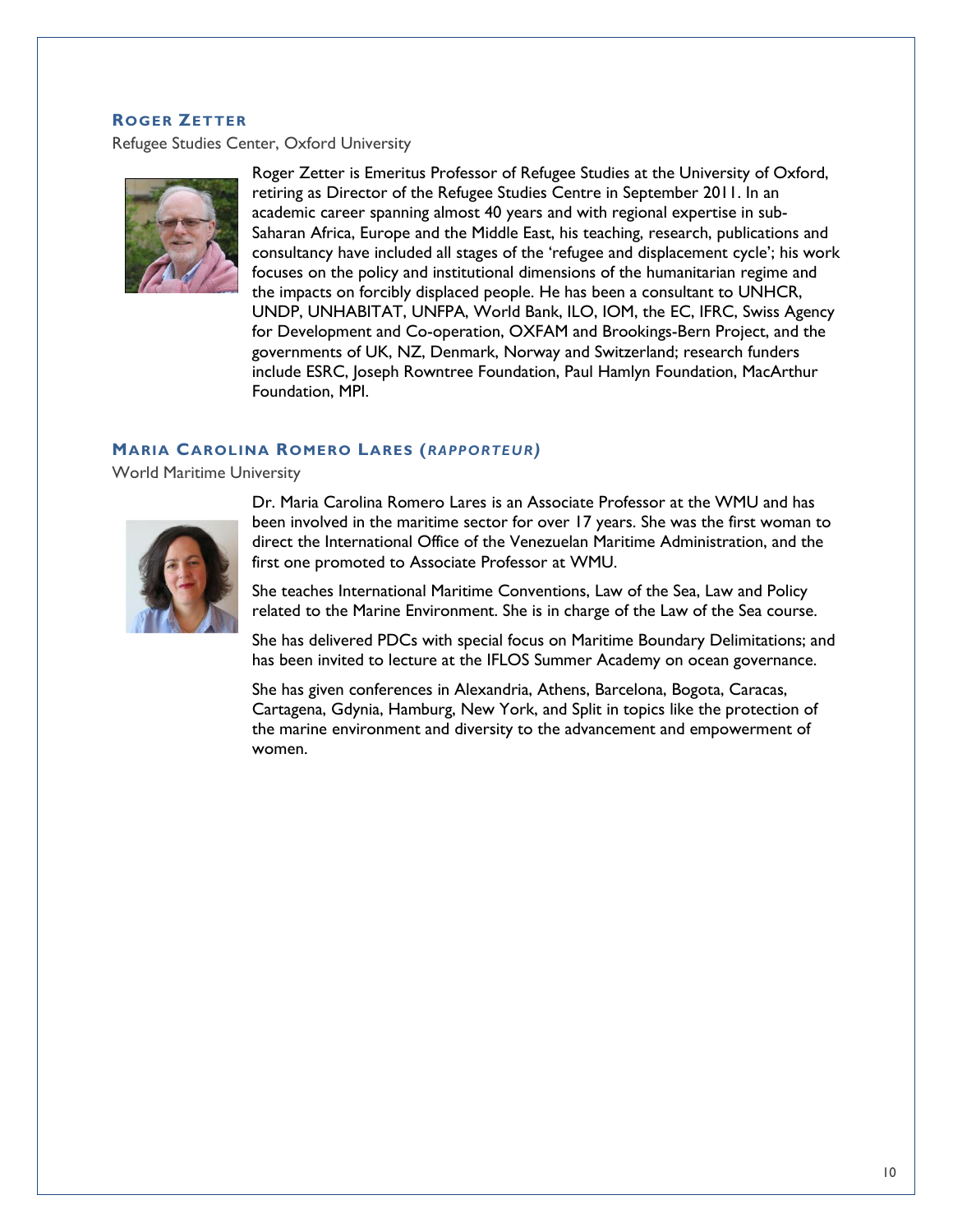### **PANEL FIVE**

# **BIODIVERSITY & CLIMATE CHANGE**

#### **DOBSON KNUDSEN,** *MODERATOR*

Ministry of Foreign Affairs, Denmark



Henning Dobson Fugleberg Knudsen is Senior Legal Consultant in the Danish Ministry of Foreign Affairs responsible for the Law of the Sea and the Arctic. He is Head Of Delegation in relation to the BBNJ negotiations. He holds a Candidatus Juris from Aarhus University, a LL.M. in Maritime Law from Oslo University and a LL.M. in Law of the Sea from Tromsø University. Henning worked as Attorney-at-Law in Norway, Denmark, USA and Greenland within the private sector and is admitted to the bar in Denmark.

#### **ROBIN WARNER**

Australian National Centre for Ocean Resources and Security, University of Wollongong



Dr Robin Warner is Professor at the Australian National Centre for Ocean Resources and Security (ANCORS), University of Wollongong, Australia. She was formerly Assistant Secretary of the International Crime Branch in the Attorney General's Department from 2002 to 2007 and Director of International Law for the Australian Defence Force from 1997 to 1999. Her research interests include law of the sea, oceans governance, marine environmental law, climate law, maritime regulation and enforcement. She is the author of Protecting the Oceans Beyond National Jurisdiction: Strengthening the International Law Framework (Martinus Nijhoff, Leiden, 2009), editor (with Simon Marsden) of Transboundary Environmental Governance: Inland Coastal and Marine Perspectives (Ashgate Publishers, Farnham, UK, 2012),editor (with Clive Schofield) of Climate Change and the Oceans: Gauging the Legal and Policy Currents in the Asia Pacific (Edward Elgar, UK, 2012) and editor (with Stuart Kaye) of the Routledge Handbook of Maritime Regulation and Enforcement (Routledge, UK, 2015).

#### **ELISE JOHANSEN**

K.G. Jebsen Centre for the Law of the Sea, The Arctic University of Norway



Dr. Elise Johansen is an associate professor at the K.G. Jebsen Centre for the Law of the Sea, Faculty of law, UIT The Arctic University of Norway. She has taught and published on international law of the sea and international environmental law. She is the leader of the research project "Marine Environmental Protection" which is one of the five research areas the K.G, Jebsen Centre for the Law of the Sea is organized across. She is also leading the research project "Climate Change and the Ocean – Mitigation and Adaptation". Johansen has the academic responsibility for a one year Master Program (LL.M) in Law of the Sea at the Faculty of Law, UIT the Arctic University of Norway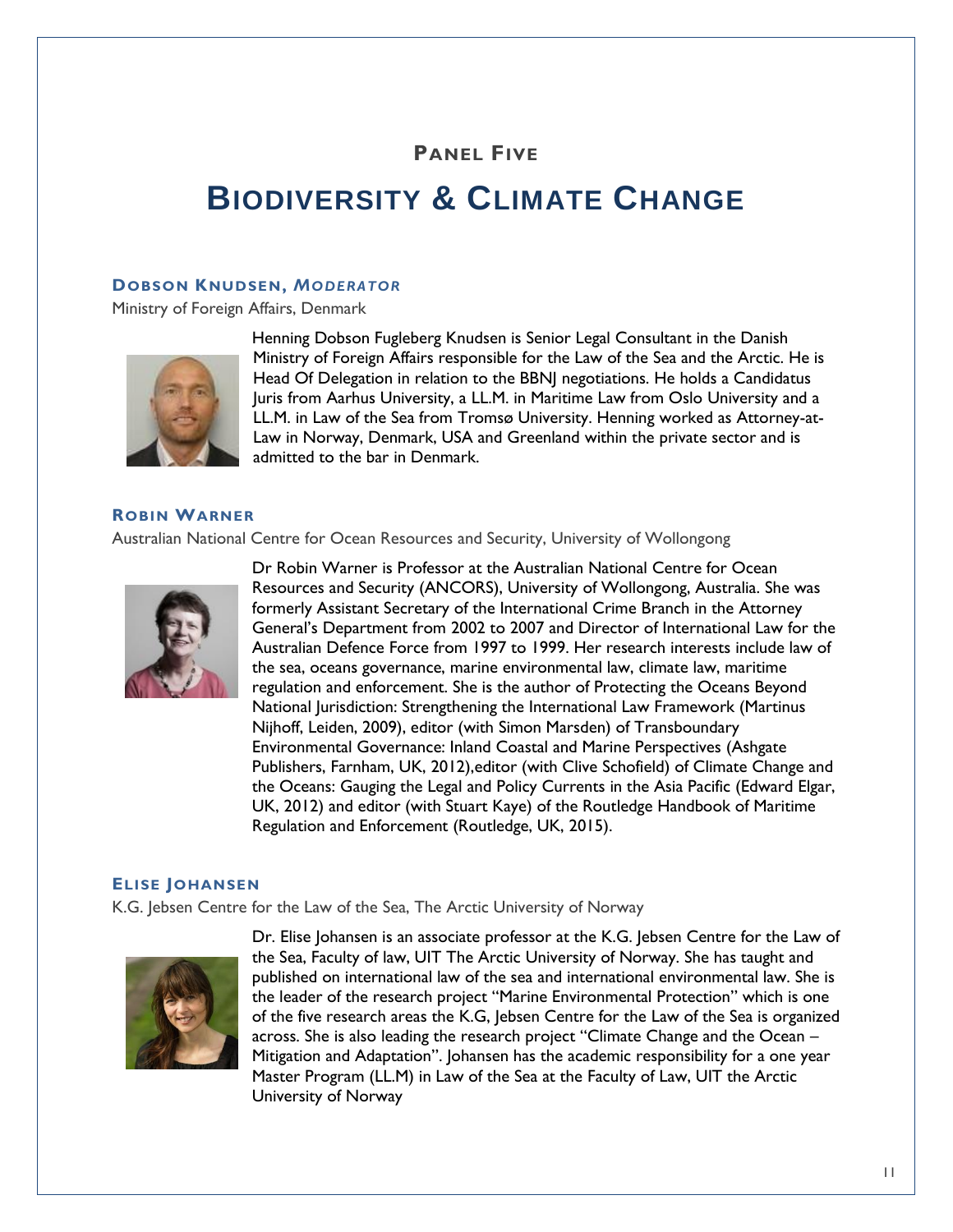#### **VASCO BECKER-WEINBERG**

Faculty of Law, Universidade NOVA de Lisboa



Vasco Becker-Weinberg, Dr. iur. (Hamburg), LL.M (Lisbon), lectures at the Faculty of Law of the Universidade NOVA de Lisboa on law of the sea and ocean governance subjects, as well as at several Portuguese and foreign universities, and he is the co-coordinator of the LL.M program at NOVA on "The Law of the Sea and the Sea-Economy". Professor Becker-Weinberg has researched at prominent academic institutions and written and published extensively in the law of the sea and is currently undertaking post-doctoral studies in public international law at NOVA, specifically on the relation between human rights law and the law of the sea. He is a researcher at CEDIS – Centro de Investigação e Desenvolvimento sobre Direito e Sociedade and a participant in the COST Actions "MarCons – Advancing Marine Conservation in the European and Contiguous Seas" and "Ocean Governance for Sustainability". Professor Becker-Weinberg was previously legal advisor to the Portuguese Secretary of the Sea (2013-2015) and a full-time scholar at the International Max Planck Research School for Maritime Affairs at the University of Hamburg (2008-2012).

#### **AREF FAKHRY (***RAPPORTEUR)*

World Maritime University



Dr Aref Fakhry joined WMU in 2014 as an Associate Professor. He mainly lectures in WMU's MSc Maritime Law and Policy specialisation. His areas of expertise are commercial maritime law, maritime security, marine environmental law, and ocean governance and policy. Aref carries 15 years' experience as a lecturer at the IMO International Maritime Law Institute (IMLI) and the International Ocean Institute. Aref concurrently lectures at the Faculties of Law of the Holy Spirit University of Kaslik in Lebanon, and the University of Malta. He has acted as a consultant for IMO, REMPEC, UNEP, UNCTAD and the European Commission. Aref earned his PhD from the University of Southampton where he studied the implications of piracy in the Horn of Africa on maritime contracts. He is an advocate registered at the Montreal Bar in Canada. He is also a member of the Canadian Maritime Law Association. He is a citizen of both Lebanon and Canada. He speaks fluently Arabic, English and French, and has a good level of Spanish.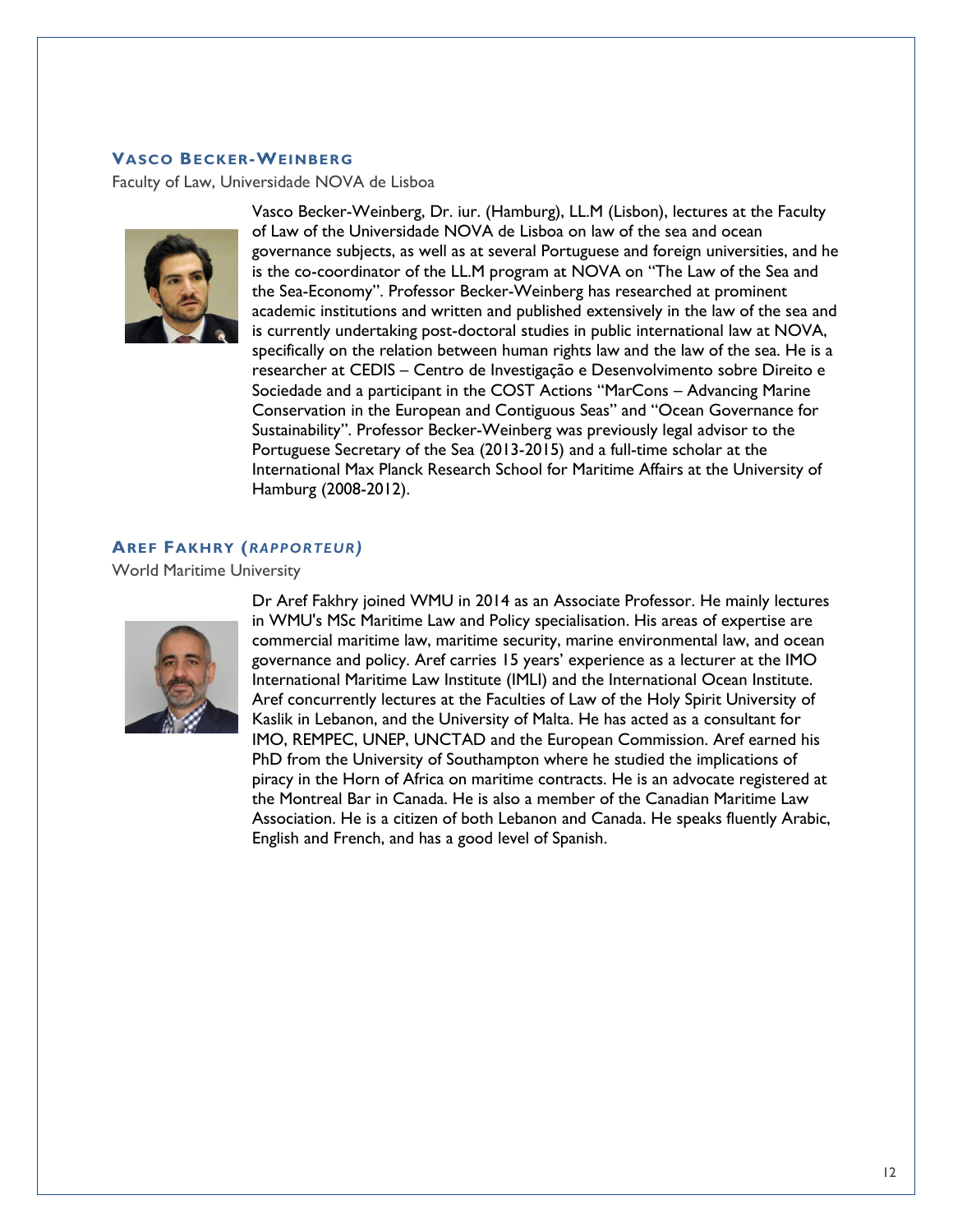### **PANEL SIX**

# **FISHERIES & CLIMATE CHANGE**

#### **OLOF LINDÉN (***MODERATOR)*

World Maritime University



Professor, Nippon Chair in Marine Environmental Management, Dr. Linden also holds a part time professorship in Coastal Management at the University of Kalmar.

Olof Linden joined WMU in 2003 when he was appointed Nippon Chair in Marine Environmental Management. Prior to joining WMU, Dr. Linden held a professorship at the University of Kalmar. He was Senior Scientific Advisor to the GEF/UNEP project GIWA between 2000 and 2003. During the period 1989-2006 Olof Linden coordinated several multi-national scientific projects including the Sida - supported Western Indian Ocean Marine Science Development Programme, and the Sida/World Bank/Finland supported CORDIO programme for the study of climate change in the Indian Ocean. Dr. Linden has worked extensively for the World Bank and several UN-agencies on projects related to marine environmental management.

Dr. Linden has published extensively on topics related to climate change in coastal environments, the impacts of oil spills on marine ecosystems, and the impacts of military conflicts on the environment. He co-edited (with Aldo Chircop) the book Places of Refuge for Ships: Emerging Environmental Concerns of a Maritime Custom the Proceedings of the International Conference on the Impacts of Climate Change on the Maritime Industry.

#### **WILLIAM GIBBONS-FLY**

Office of Marine Conservation, U.S. Department of State



William (Bill) Gibbons-Fly has worked to formulate and implement international oceans policy for more than three decades. He currently serves as the Director of the Office of Marine Conservation at the U.S. Department of State. In this capacity, he directs and oversees the development and implementation of U.S. policy for the conservation and management of living marine resources at the international level, including as the lead negotiator for the United States on a wide range of treaties, agreements, and arrangements governing the use of ocean resources. Mr. Gibbons-Fly is also the current Chairman of the United Nations Food and Agriculture Organization's Committee on Fisheries (FAO/COFI), the largest and most prominent international body guiding policy development for the fisheries and aquaculture sector worldwide.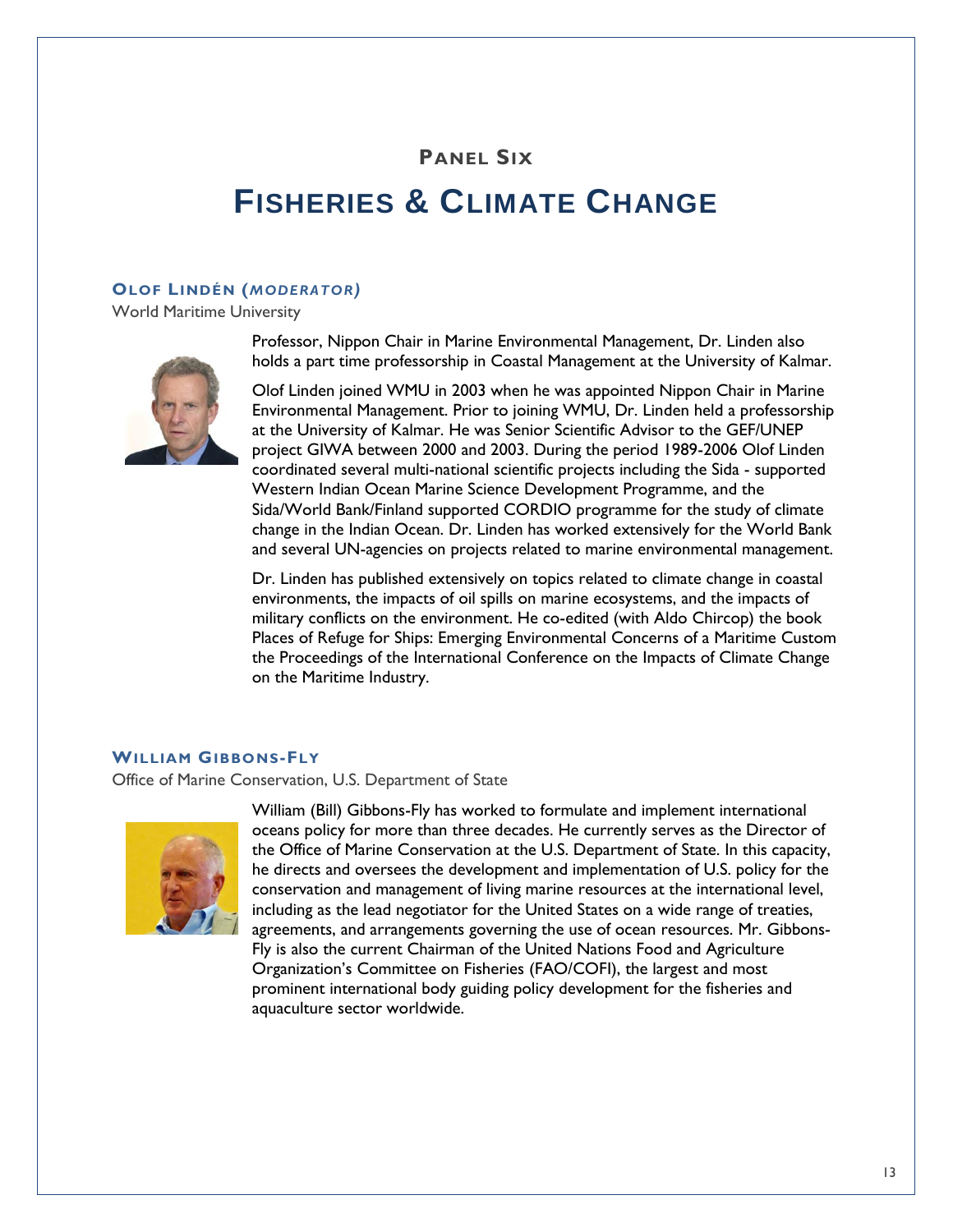#### **RICHARD BARNES**

University of Hull



Richard Barnes is Professor of Law at the University of Hull and Director of the McCoubrey Centre for International Law. He has lectured and written widely on the law of the sea and international law. Noted publications include Law of the Sea: Progress and Prospects (2006) and Property Rights and Natural Resources (2008). The latter was awarded the SLS Birks Prize for Outstanding Legal Scholarship in 2009. More recent publications have focused on irregular maritime migration, search and rescue at sea, Arctic fisheries, control of offshore renewable energy, and the governance of areas beyond national jurisdiction. He has acted as advisor for governmental and private agencies on maritime and marine issues, including EU Parliament groups, Defra, the WWF, and the International Transport Workers Federation. He is the current legal developments editor of the International Journal of Marine and Coastal Law.

#### **ROSEMARY RAYFUSE**

Faculty of Law, UNSW Sydney



Rosemary Rayfuse is Scientia Professor of International Law at UNSW Sydney. She is a Conjoint Professor and the Swedish Research Council Kerstin Hesselgren Visiting Professor at Lund University and a Visiting Professor in Oceans Law and Governance at the University of Gothenburg. Her researches focuses on issues of oceans governance, high seas fisheries, protection of the marine environment in areas beyond national jurisdiction, and the normative effects of climate change on international law. Her publications include The Research Handbook on International Marine Environmental Law (Edward Elgar, 2015), International Law in the Era of Climate Change (Edward Elgar, 2012), and more than 300 other publications in these and other areas of international law. She is a member of the IUCN Commission on Environmental Law and the International Law Association's Committee on International Law and Sea-Level Rise.

#### **HOLLY DOREMUS**

Law of the Sea Institute, University of California at Berkeley



Holly Doremus is the James H. House and Hiram H. Hurd Professor of Environmental Regulation at the University of California, Berkeley, Co-Faculty Director of the Center for Law, Energy, and the Environment, and Co-Director of the Law of the Sea Institute. She is an elected Fellow of the American Association for the Advancement of Science, and a past member of the Board of Directors of Defenders of Wildlife. She holds a B.S. in biology from Trinity College (Hartford, CT), Ph.D. in plant physiology from Cornell University, and J.D. from UC Berkeley. Her scholarship focuses on biodiversity protection, the intersection between property rights and environmental regulation, and the interrelationship of environmental law and science.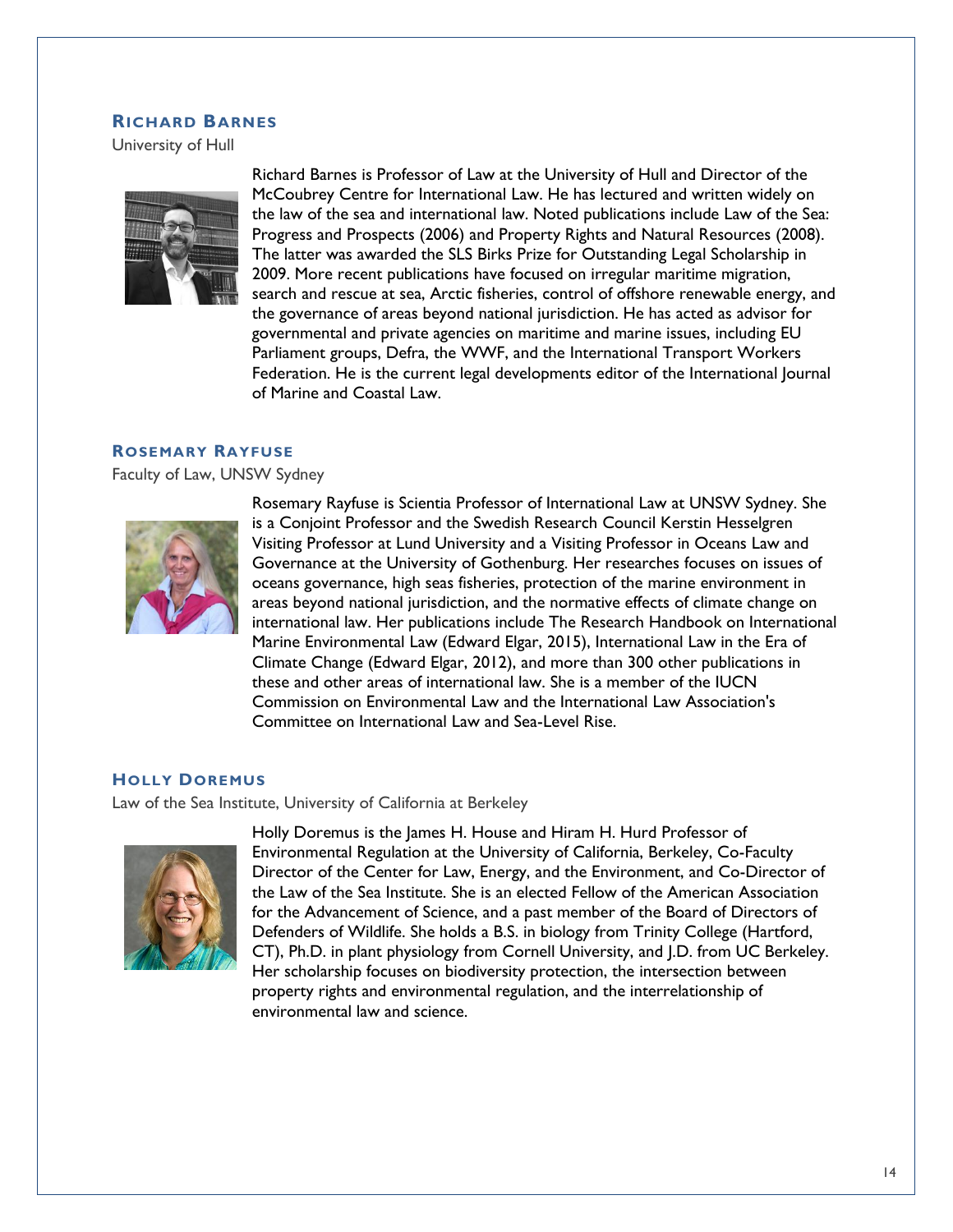#### **ZOE SCANLON (***RAPPORTEUR***)**

Centre for International Law, National University of Singapore



Zoe Scanlon is a Research Associate at the Centre for International Law at the National University of Singapore, specialising in law of the sea and international investment law. Prior to joining CIL, Zoe Scanlon was a Senior Legal Adviser in the Office of International Law within the Australian Government. During her time there, Zoe advised on a variety of public international law issues including of law of the sea, international fisheries law, IHL, dispute resolution and trade and investment law. She has taught public international law at the Australian National University. Zoe is on the Editorial Committee of the Australian and New Zealand Society of International Law and is admitted to practice in the ACT Supreme Court of Australia.

Zoe holds an LLM (specialising in public international law) from University of Sydney, a Bachelors of Law and Arts from University of Melbourne and is a graduate of the Rhodes Academy.

### **PANEL SEVEN**

# **DISPUTE RESOLUTION & MARINE RESTORATION**

#### **JUDGE LIESBETH LIJNZAAD (***MODERATOR)*

International Tribunal for the Law of the Sea (commencing 1 October 2017); Maastrich University; Ministry of Foreign Affairs, The Netherlands

#### **HENRI FÉRON**

Columbia University School of Law



Henri Féron is a research associate at the Center for Korean Legal Studies of Columbia Law School. He holds an LL.M. from Columbia University, New York, a Ph.D. in Law and LL.M. from Tsinghua University, Beijing, and a double LL.B. from King's College London and Université Paris 1. He specializes in conflict resolution in Asia, including law of the sea issues, and he recently published "The Philippines v. China Jurisdictional Award and Its Implications for the Republic of Korea." He is currently working on a joint project on compulsory dispute settlement under the Law of the Sea Convention with the Korean Institute for Ocean Science and Technology.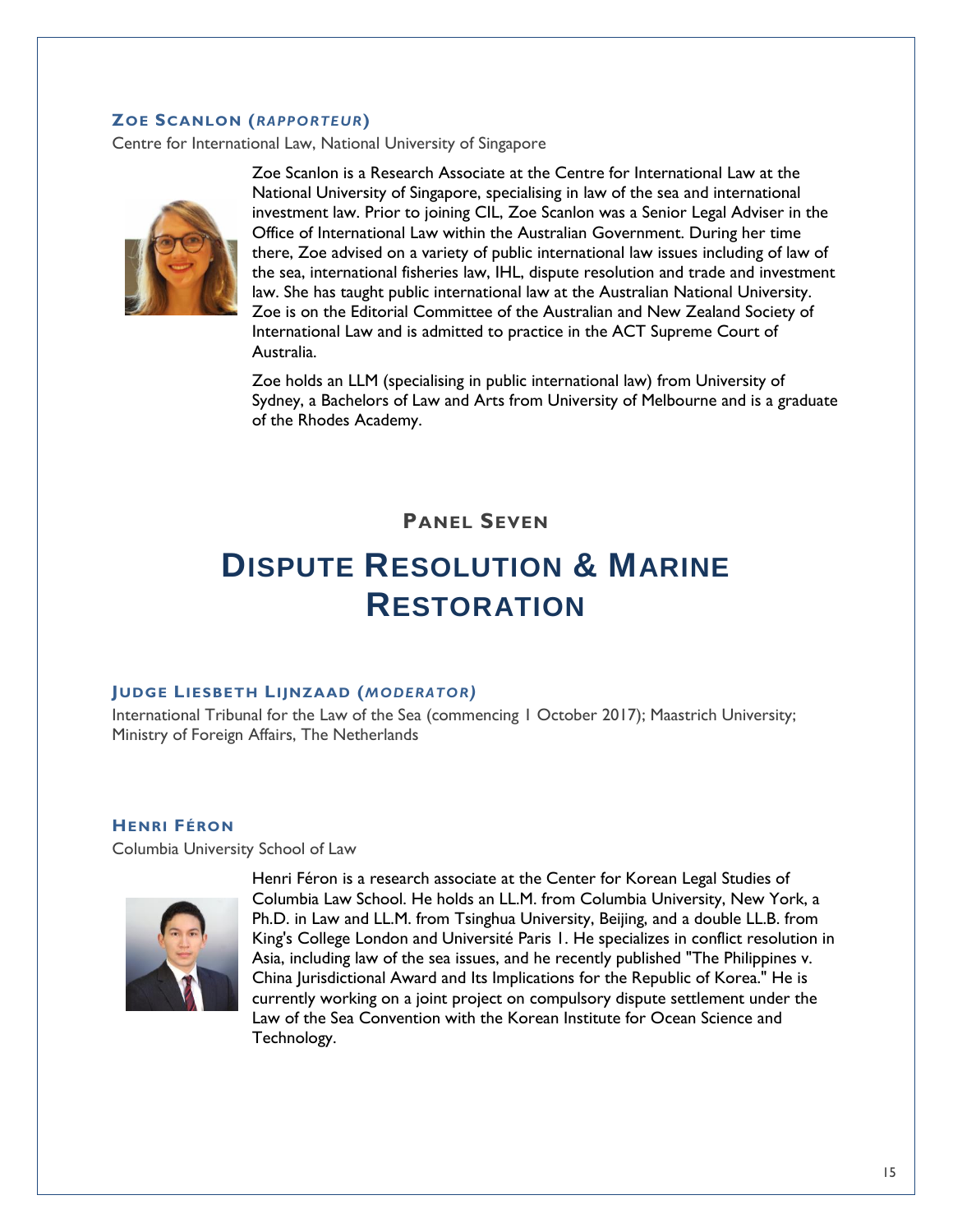### **SEOKWOO LEE**

Inha University Law School



Seokwoo Lee is Professor of International Law, Inha University Law School, Korea (2003-present). He is Chairman of the Foundation for the Development of International Law in Asia (DILA) (2012-present). He is the Co-Editor-in-Chief of Asia-Pacific Journal of Ocean Law and Policy (APJOLP), the Asian Yearbook of International Law (Asian YBIL), the Executive Editor of The Korean Journal of International and Comparative Law (KJICL), the Co-Series Editor of the book series entitled Maritime Cooperation in East Asia, and the Associate Editor of Brill Research Perspectives in the Law of the Sea. He has authored more than 80 publications in English in addition to his more than 80 publications in Korean. His representative recent book publication in English is: The Making of International Law in Korea: From Colony to Asian Power (co-authored, Brill/Nijhoff (2016)). He holds a D.Phil. (Oxford), LL.M.s (NYU, Minnesota, and Korea University), and LL.B. (Korea University).

#### **RONÁN LONG**

World Maritime University



Ronán Long holds the Nippon Foundation Professorial Chair in Ocean Governance and the Law of the Sea. He is the author/co-editor of 9 books and over 100 scholarly articles on oceans law and policy. He worked previously for the European Commission and the Naval Service in Ireland. He has been a Senior Distinguished Visiting Scholar-in-Residence at the Law of the Sea Institute at UC Berkeley and a Visiting Scholar at the Center Oceans Law and Policy at University of Virginia. Professor Long has participated as both a member and adviser of the European Union delegation at numerous international negotiations on the codification and development of international law of the sea. His current research interests are in the fields of protecting marine biodiversity in areas beyond national jurisdiction, the legal basis for marine ecological restoration, maritime security law, as well as human rights as they apply to activities that take place at sea.

#### **JENNIE LARSON (***RAPPORTEUR)*

World Maritime University



Jennie has been working since 2015 as a researcher within the field of ocean and coastal governance and management. Before that she was working as a consultant within the same field. The focus has been on behavioural change and developing implementation strategies for enforcing the EU Marine Strategy Framework Directive, as well as implementing sustainable coastal development goals, harmonizing coastal stakeholders in order to address coastal risks and project manage community-based management initiatives in coastal communities in Sweden and in Greece. In 2016 she started her PhD at the World Maritime University with a focus on participatory action research and community-based management as means to improve ocean and coastal governance and management.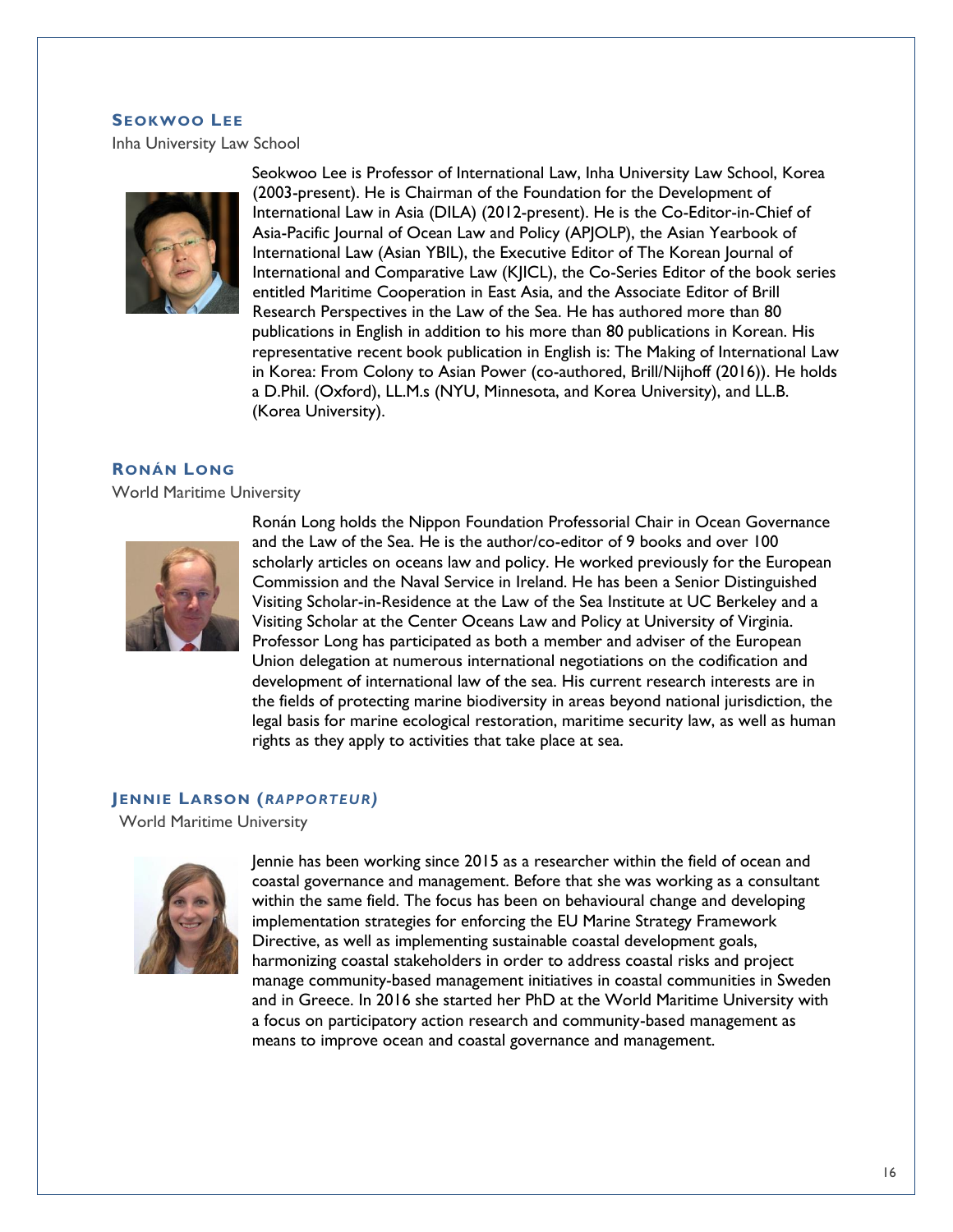# **DISCUSSION, PART 1: RAPPORTEUR PANEL REPORTS**

**RONÁN LONG & JORDAN DIAMOND** *(MODERATORS)*

# **DISCUSSION, PART 2: LANDSCAPE ASSESSMENT & NEXT STEPS**

#### **DAVID FREESTONE**

George Washington University School of Law; Sargasso Sea Commission



Professor David Freestone is a Professorial Lecturer and Visiting Scholar at George Washington University Law School in Washington D.C. He is the Executive Secretary of the Sargasso Sea Commission, and Rapporteur of the ILA Committee on Sea Level Rise and International Law. He is founding Editor of the International Journal of Marine and Coastal Law (now in its 32th year). From 1996-2008 he worked at the World Bank in Washington DC, first as head of the international law group, and from 2004-2008 as Deputy General Counsel/Senior Adviser. He holds an advanced Doctorate in Law (LL.D) from the University of Hull, UK, and an LL.M from the University of London. He has published more than 20 books on law of the sea and international environmental law including World Heritage in the High Seas: An Idea Whose Time has come (with Dan Laffoley et al., UNESCO, 2016).

# **CLOSING NOTES**

#### **CLEOPATRA DOUMBIA-HENRY**

World Maritime University



Dr. Cleopatra Doumbia-Henry (LL.B, LL.M, Ph.D International Law) joined WMU as President in the summer of 2015. Prior to joining WMU, she served as the Director of the International Labour Standards Department of the International Labour Office (ILO) in Geneva, Switzerland.

Dr. Doumbia-Henry began her career at the University of the West Indies, Barbados, as a lecturer in law. She later worked with the Iran-US Claims Tribunal in The Hague, The Netherlands and then joined the ILO in 1986 where she served both as a senior lawyer of the Organization and in several management positions. Dr. Doumbia-Henry has has published extensively on a wide range of international law subjects, including on: International labour standards and trade, the Maritime Labour Convention, 2006, the Seafarers Identity Documents' Convention, 2003 and the Carriage of Dangerous Goods by Sea.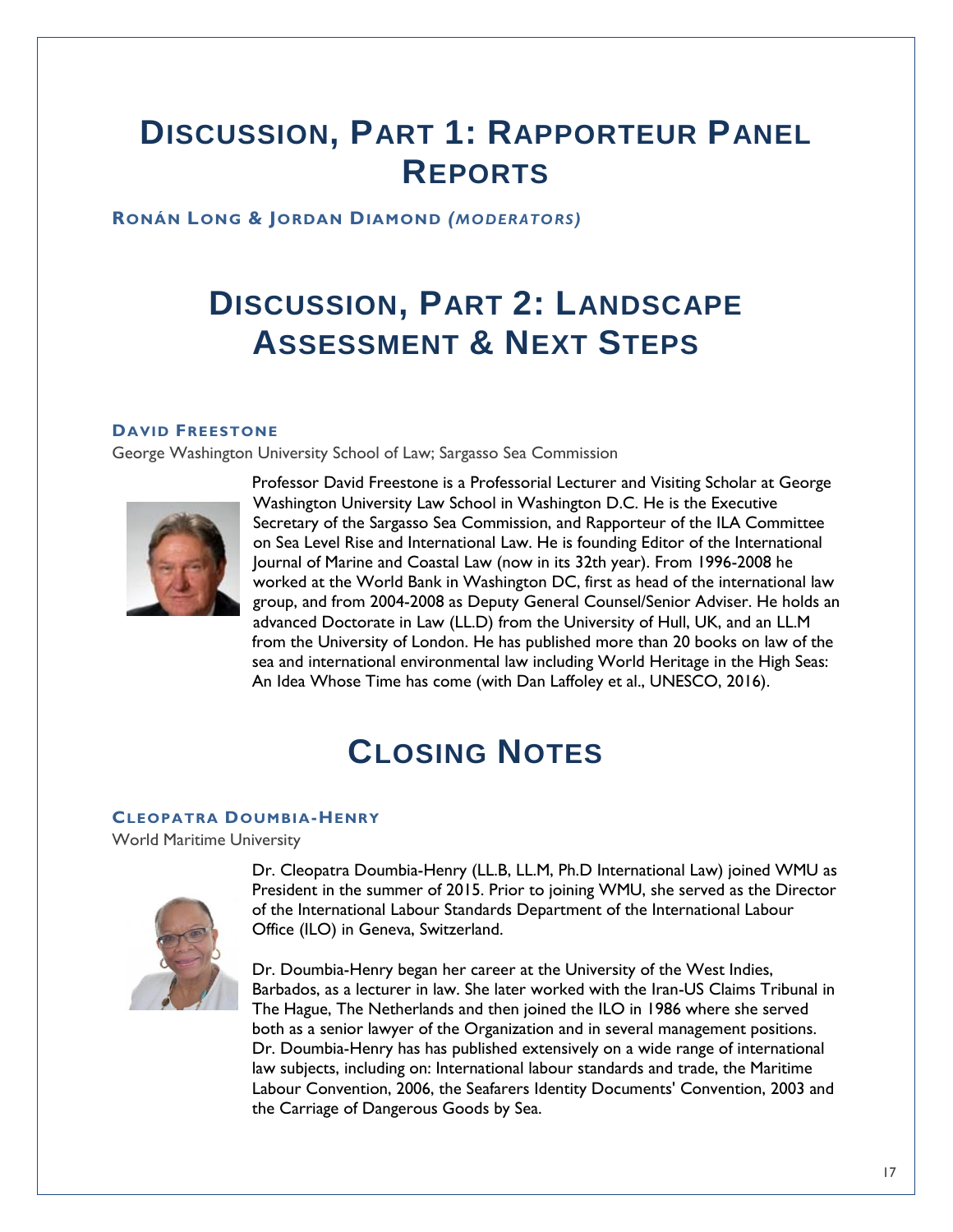### **OTHER PARTICIPANTS & ORGANIZERS**

#### **ANTHONY GREHAN**

National University of Ireland, Galway



Dr. Grehan has focused his recent research on the mapping/characterisation, habitat suitability modeling, identification of impacts and conservation of cold-water coral reefs and the sustainable management of deep-sea resources in general with a particular interest in marine spatial planning. Dr. Grehan has developed a keen awareness of policy matters through participation over 20 years, in European funded marine projects and recently coordinated the 11 country, large integrating EU FP7 project: 'CoralFISH' - Ecosystem based management of deep-sea corals, fish and fisheries. Dr. Grehan is currently a work package leader in the EU H2020 project 'ATLAS' - A Trans-AtLantic Assessment and deep-water ecosystem-based Spatial management plan for Europe and is a co-work package leader in the EU H2020 project 'Merces' - Marine ecosystem restoration in changing European. Publications: http://www.nuigalway.ie/our-research/people/natural-sciences/anthonygrehan/

#### **DAVID LANGLET**

University of Gothenburg, Sweden



Professor Langlet is the holder of the newly established chair in Ocean governance law at the School of Business, Economics and Law, University of Gothenburg, Sweden. He has previously worked as senior lecturer and subject-director of environmental law at Stockholm University and as a research fellow at the Faculty of Law at Oxford University. His research has touched on a wide range of topics in the fields of environmental law, law of the sea, energy law, and international economic law.

#### **CHANGYOUL LEE**

Korea Institute of Ocean Science & Technology



Lee Changyoul obtained his Ph.D. in international law of the sea from the University of Sungkyunkuan. He studied as a scholarship recipient at Brain Korea 21 Law Program from September 2007 to August 2010 in University of Sungkyunkuan and was a Senior Researcher at International Marine Affair & Territory Research Department in Korea Maritime Institute from March 2011 to January 2014. As of February 2014, he is a Senior Researcher for Ocean policy Section of Korea Institute of Ocean Science and Technology. His main research areas are maritime boundary issues and territorial disputes and he haspublished many articles and policy reports on these topics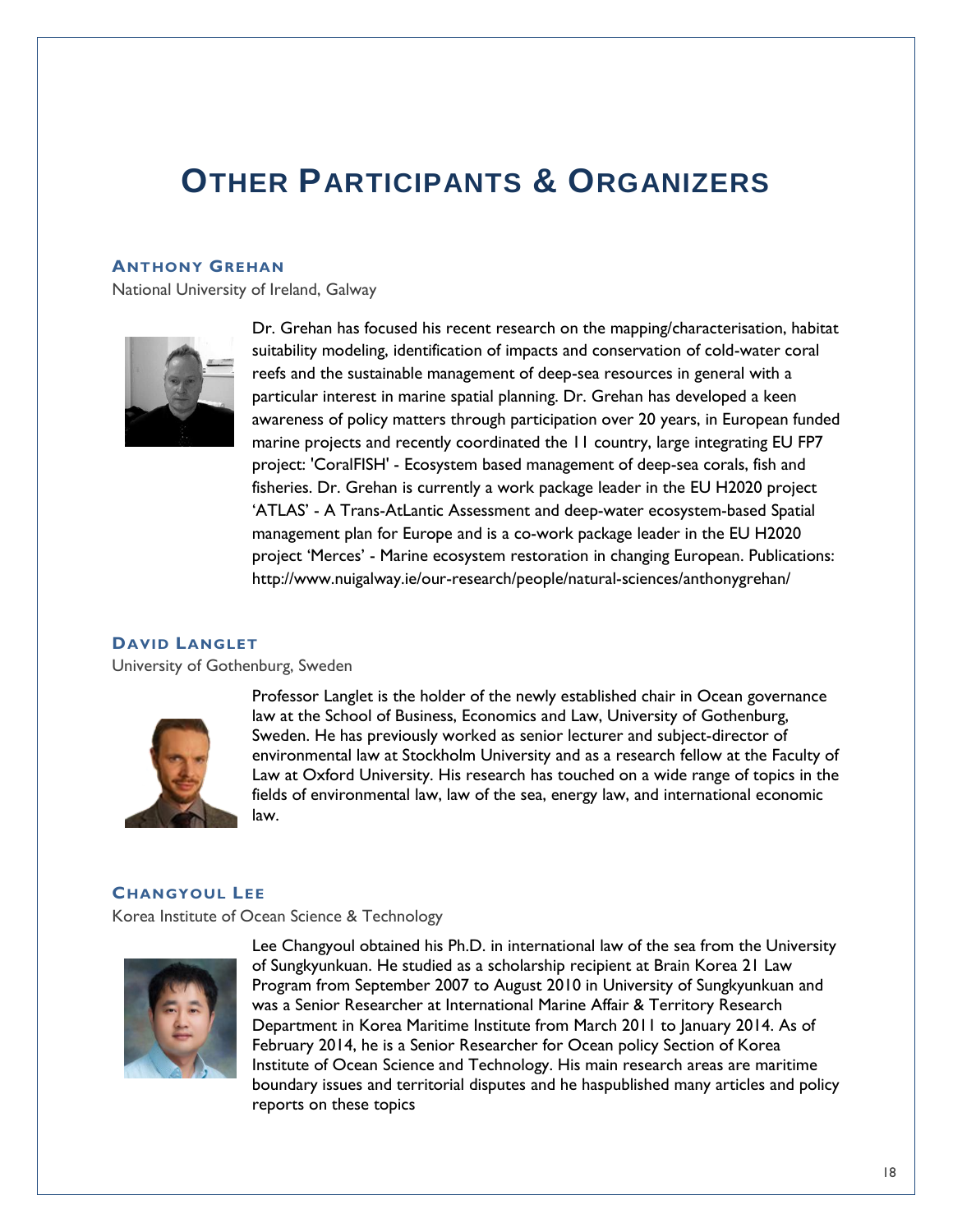#### **ANDREW MILLER**

University of California at Berkeley School of Law



Andrew is a third-year student at UC Berkeley School of Law. His work broadly spans environmental law, but lately he has focused on the intersection of land use and climate change adaptation. He is particularly interested in coastal issues, including how communities can best adapt to sea-level rise.

Before law school, Andrew studied earth sciences and civil engineering at Stanford University. While at Stanford, he researched the potential for marine debris to serve as a vector for invasive species. In his spare time, Andrew is an avid freediver.

#### **JEONG-HO ROH**

Columbia University School of Law



Jeong-Ho Roh is a recognized expert on North and South Korean legal relations. Specializing in the development of constitutionalism and democracy in both the South and North Korean legal systems, as well as U.S. and East Asian international transactions, he served as legal advisor to the Korean Ministry of National Unification on the KEDO North Korean Light-water Reactor Project and he is a member of the Korean Ministry of Justice's New Round Legal Assistance Council. In 2004–2008, he served as associate professor of law at Yonsei University in Seoul. A member of the New York Bar, he worked in private practice at Skadden, Arps, Slate, Meagher & Flom from 1988 to 1990 in New York and Bae, Kim & Lee from 1993 to 1994 in Seoul. He also served as 1st Lieutenant in the Republic of Korea Army from 1990 to 1993. As a lecturer-in-law at Columbia Law School, he teaches Geopolitics of Law and Conflict on the Korean Peninsula and Korean Legal System in the Global Economy. He holds a B.A. from Seoul National University (1985) and a J.D. from Columbia Law School (1988).

#### **MARIE SHELDON**

Brill/Nijhoff



As Publishing Director, International Law, at Brill/Nijhoff Ms. Sheldon has the pleasure of collaborating with authors and editors from many parts of the world working in various fields including international environmental law, law of the sea, international investment and trade law and dispute resolution. During a sabbatical from publishing she ventured into the hospitality and restaurant businesses along with blueberry farming. In 2016 she was appointed to the position of President, Brill USA.